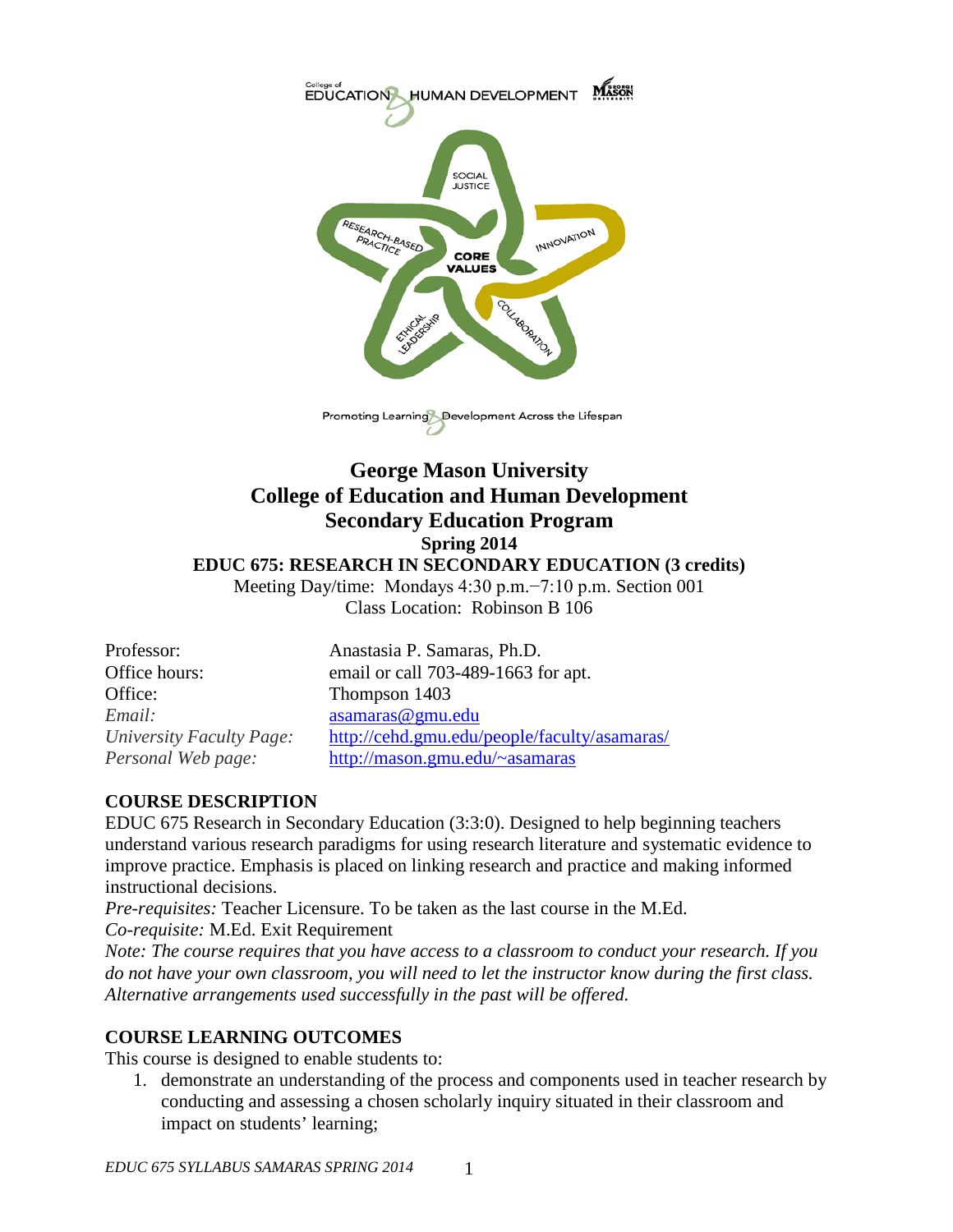- 2. prepare a research proposal which makes explicit links between theory and practice;
- 3. examine ethical considerations when conducting teacher research; conduct teacher research which includes: research question(s), research proposal; review of related literature, methods, data collection/analysis, findings, discussion of impact on students, teacher, and education field; and abstract;
- 4. participate in "critical collaborative inquiries" to gain multiple perspectives in interpreting research and for validation and peer review of research;
- 5. demonstrate integration of national and state standards for content and pedagogy as related to the research question by reflecting on their own teaching practice and its impact on students' learning; SPA STANDARDS respective to students' discipline;
- 6. demonstrate skills in the application of technology and use of resources in teacher research.

### **RELATIONSHIP TO PROFESSIONAL STANDARDS**

Students will demonstrate an understanding and application of subject area standards aligned with the *National Content Standards* and identified by their Specialized Professional Association (SPA); and an understanding and application of teaching and learning standards as outlined by *INTASC.* National Content Standards for respective discipline: NCSS, NCTE, NCTM, NSTA

National Council for the Social Studies<http://www.ncss.org/> National Council of Teachers of English<http://www.ncte.org/> National Council of Teachers of Mathematics<http://www.nctm.org/> National Science Teachers Association<http://www.nsta.org/> <http://books.nap.edu/readingroom/books/nses/>

[INTASC: Interstate New Teacher Assistance and Support Consortium](http://www.ccsso.org/content/pdfs/corestrd.pdf) <http://www.ccsso.org/content/pdfs/corestrd.pdf>

Virginia State Standards

- [Virginia Department of Education http://www.pen.k12.va.us/](http://www.pen.k12.va.us/)
- State of Virginia, SOL Resources<http://www.pen.k12.va.us/VDOE/Instruction/sol.html>
- State of Virginia Standards of Learning Test Information <http://www.pen.k12.va.us/VDOE/src/SOLassessments.shtml>

# **CEHD CORE VALUES COMMITMENT**

The College of Education & Human Development is committed to collaboration, ethical leadership, innovation, research-based practice, and social justice. Students are expected to adhere to these principles.<http://cehd.gmu.edu/values/> For additional information on the College of Education and Human Development, visit our website [See [http://gse.gmu.edu/\]](http://gse.gmu.edu/).

# **CEHD PROFESSIONAL DISPOSITIONS**

Students are expected to exhibit professional behaviors and dispositions at all times. [http://cehd.gmu.edu/assets/docs/forms/secondary\\_ed/sec\\_ed\\_handbook.pdf](http://cehd.gmu.edu/assets/docs/forms/secondary_ed/sec_ed_handbook.pdf)

The Graduate School of Education (GSE) expects that all students abide by the following: Students are expected to exhibit professional behavior and dispositions.

*Commitment to the profession*

Promoting exemplary practice Excellence in teaching and learning Advancing the profession Engagement in partnerships

*Commitment to honoring professional ethical standards* Fairness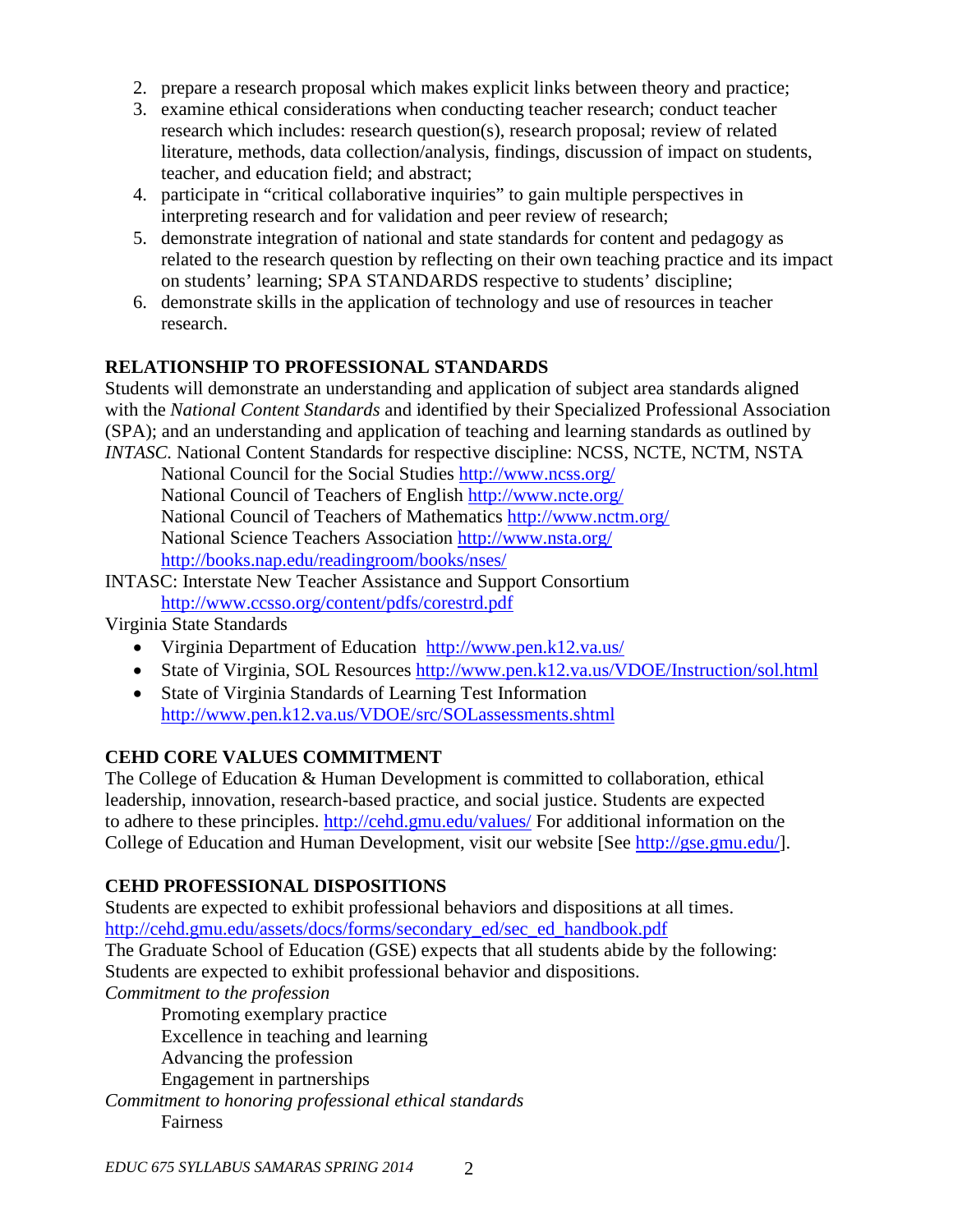Honesty Integrity Trustworthiness Confidentiality Respect for colleagues and students *Commitment to key elements of professional practice* Belief that all individuals have the potential for growth and learning Persistence in helping individuals succeed High standards Safe and supportive learning environments Systematic planning Intrinsic motivation Reciprocal, active learning Continuous, integrated assessment Critical thinking Thoughtful, responsive listening Active, supportive interactions Technology-supported learning Research-based practice Respect for diverse talents, abilities, and perspectives Authentic and relevant learning *Commitment to being a member of a learning community* Professional dialogue Self-improvement Collective improvement Reflective practice Responsibility Flexibility Collaboration Continuous, lifelong learning *Commitment to democratic values and social justice* Understanding systemic issues that prevent full participation Awareness of practices that sustain unequal treatment or unequal voice Advocate for practices that promote equity and access Respects the opinion and dignity of others Sensitive to community and cultural norms Appreciates and integrates multiple perspectives

#### **GMU POLICIES AND RESOURCES FOR STUDENTS**

a. Students must adhere to the guidelines of the George Mason University Honor Code [See [http://oai.gmu.edu/honorcode/\]](http://oai.gmu.edu/honorcode/).

b. Students must follow the university policy for Responsible Use of Computing [See [http://universitypolicy.gmu.edu/1301gen.html\]](http://universitypolicy.gmu.edu/1301gen.html).

c. Students are responsible for the content of university communications sent to their George Mason University email account and are required to activate their account and check it regularly. All communication from the university, college, school, and program will be sent to students solely through their Mason email account.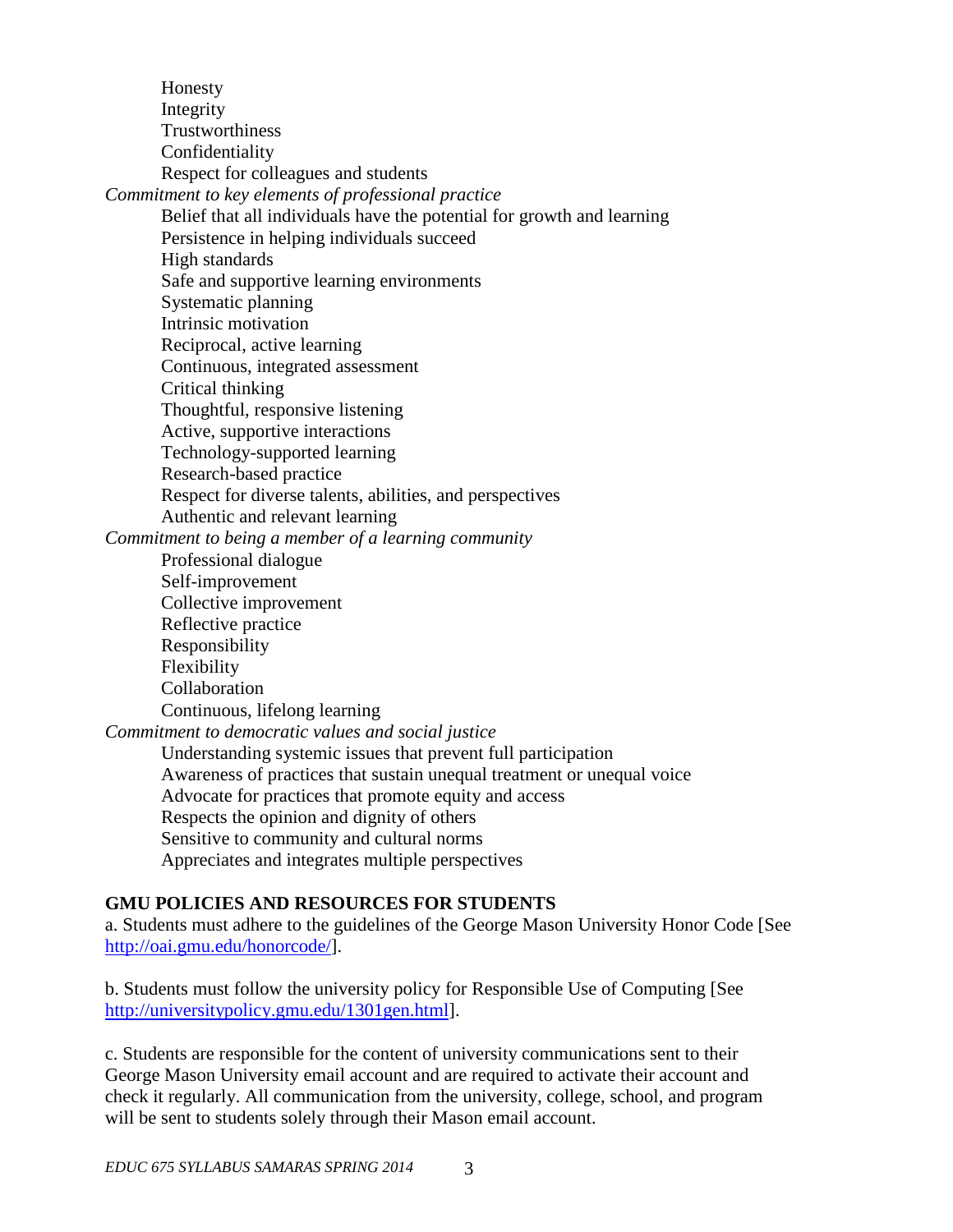d. The George Mason University Counseling and Psychological Services (CAPS) staff consists of professional counseling and clinical psychologists, social workers, and counselors who offer a wide range of services (e.g., individual and group counseling, workshops and outreach programs) to enhance students' personal experience and academic performance [See [http://caps.gmu.edu/\]](http://caps.gmu.edu/).

e. Students with disabilities who seek accommodations in a course must be registered with the George Mason University Office of Disability Services (ODS) and inform their instructor, in writing, at the beginning of the semester [**See** [http://ods.gmu.edu/\]](http://ods.gmu.edu/).

f. Students must follow the university policy stating that all sound emitting devices shall be turned off during class unless otherwise authorized by the instructor.

g. The George Mason University Writing Center staff provides a variety of resources and services (e.g., tutoring, workshops, writing guides, handbooks) intended to support students as they work to construct and share knowledge through writing [See [http://writingcenter.gmu.edu/\]](http://writingcenter.gmu.edu/).

### **Emergency Procedures**

You are encouraged to sign up for emergency alerts by visiting the website [https://alert.gmu.edu.](https://alert.gmu.edu/) There are emergency posters in each classroom explaining what to do in the event of crises. Further information about emergency procedures exists on <http://www.gmu.edu/service/cert> .

### **NATURE OF COURSE DELIVERY**

The major purpose of this course is for you to learn how to design and conduct a teacher research project and apply it in your classroom in order to improve your teaching and students' learning. The course is designed to promote a professional teaching and learning community with peer review critical friend support. Throughout the course, you are completing a step informally that you will later insert into your final paper. As you build your project with a commitment to each step in the process, it comes together. The course will be taught through a variety of activities to support the development of your teacher research projects involving: whole class and small group discussions, group, pair and group work, online work, and through dialogue and reflections of/in practice. Individual consultations are also built into class time.

### **REQUIRED READINGS**

- 1) Samaras, A. P. (2011). *Self-study teacher research: Improving your practice through collaborative inquiry.* Thousand Oaks, CA: Sage.
- 2) Selected former student exemplar research projects posted on Blackboard.
- 3) American Psychological Association (2009*). Publication Manual of the American Psychological Association*. American Psychological Association: Washington, DC. (Available at library).

#### **ONLINE STUDENT STUDY GUIDES FOR TEXT**:<http://www.sagepub.com/samaras/>

See Chapter Resources for each chapter:

- [PowerPoint Slides](http://www.sagepub.com/samaras/chapters/PPTs/Ch01PPT.ppt)
- [Self-Study Scholar Advice](http://www.sagepub.com/samaras/chapters/Scholar%20Advice/Ch01ScholarAdvice.pdf)
- [Chapter Summary](http://www.sagepub.com/samaras/chapters/Chapter%20Summaries/Ch01Description.pdf)
- [Discussion Question](http://www.sagepub.com/samaras/chapters/Discussion%20Questions%20and%20Classroom%20Activities/Ch01Discussion.doc)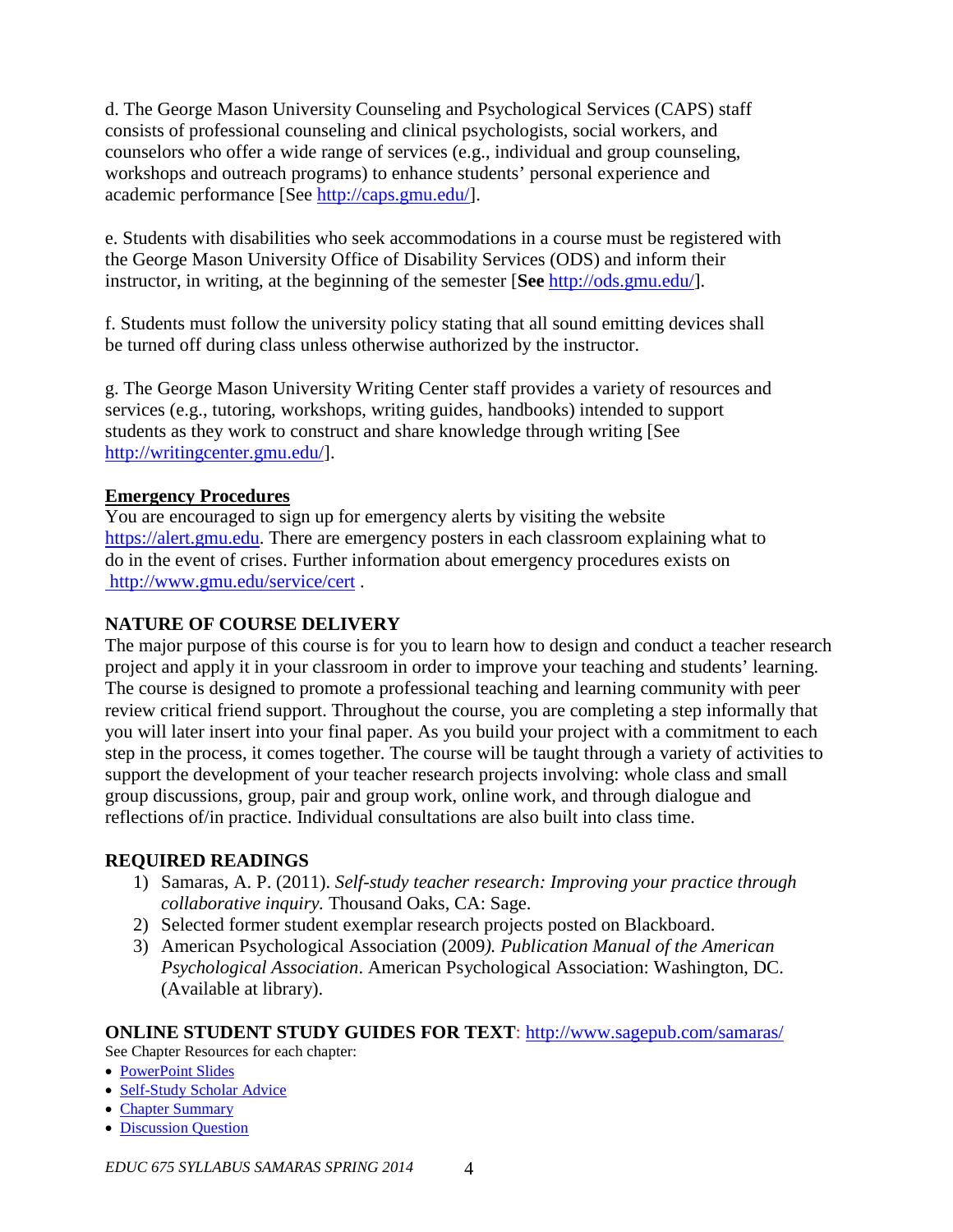**Accompanying Textbook BLOG:** You are encouraged to visit the textbook blog and add comments at [http://teaching-insideout.com/.](http://teaching-insideout.com/) To subscribe, the URL of my RSS feed to my blog is<http://teaching-insideout.com/feed/>

### **ASSSIGNMENTS AND EVALUATION (see text for assignment descriptions)**

- 1. Attendance and Participation (10%)
- 2. Research Draft Components; includes Online Participation (30%) 4 pts each
	- Research Artifact with Photograph
	- Research Question and Rationale
	- 3 Researcher Memos (2pts@) This is foundational to your M.Ed. exit requirement explained below.
	- Research Proposal with Design Chart
	- Literature Review
	- Draft 1 including Method
	- Check-coding of analysis (in-class)
- 3. Teacher Research Project (60%)

#### **MAKE IT A HABIT TO WRITE REGUALARLY AND SAVE YOUR WORK IN MULTIPLE PLACES.**

### **Attendance and Participation**

Attendance and participation at all classes, for the entire class period is a course expectation and absence will affect your grade. Successful completion of this course requires attendance at all Face-to-Face classes and active participation in the online critical friend work. Being on time is also essential and lateness will affect your grade. Please notify instructor ahead of time if you must miss class and work with peers for missed material.

As part of your course participation, you will have the opportunity to work with critical friends as you develop your teacher research project. Critical Friend Inquiries (CFI) are designed for peer review with support and to provide alternative perspectives on interpretation to increase the validity of your research. Critical friends provide support as well as a feedback loop to improve your practice. It is *critical* to have friends in research but critical friends are *not critical* in their approach with each other. Establish ground rules with "critical friends" and visit them often. Use your group blackboard group space to post files and communicate frequently. Be committed and accountable to each other and check in often.

Your work involves sharing weekly updates in class, sending and corresponding to critical friend research memos, brainstorming ideas as a teacher about the classroom dilemma you are researching, exchanging ideas for strategies and lessons, sharing how you are integrating standards in meaningful ways, and conducting a peer review of the draft research report.

You are expected to complete all readings and participate in class and in online discussions with openness, consideration, and effort to "hear for" and "listen to" others as you also seek to be understood. Since this is a professional development course (post licensure), high quality work (i.e., "A" work) is expected on all assignments and in class participation. All written assignments are to be submitted as a file and submitted electronically under the respective Class Discussion Thread on Bb. Title each assignment with your last name and the name of the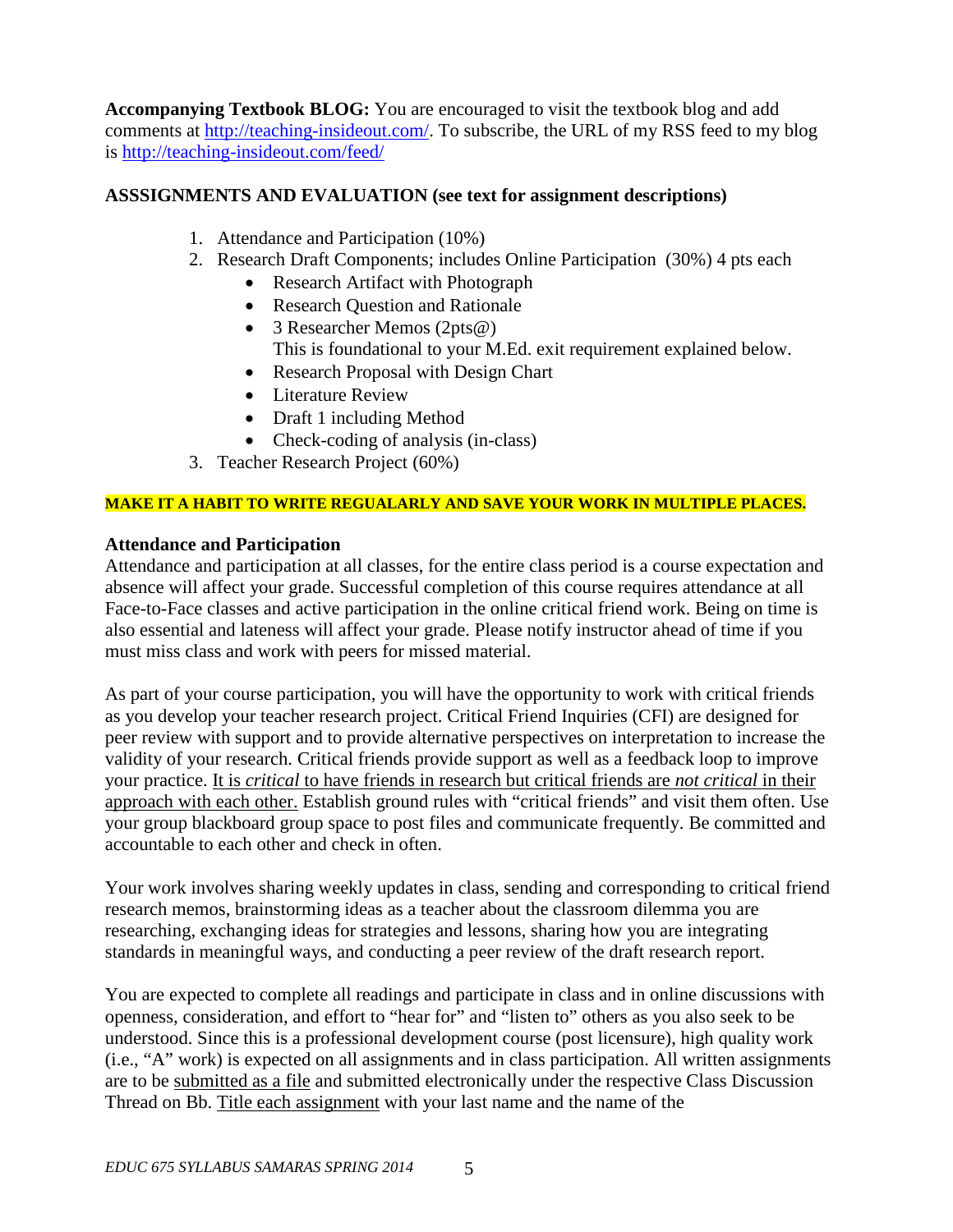project/assignment, e.g., Smith.ResProp.02.14.14. Use Times Roman 12 pt font, double-spaced for all assignments.

For full consideration, all assignments are due and posted *electronically* on Bb prior to the beginning of class on the day and time they are due, unless otherwise announced. Come to class prepared to contribute your critical reflections of your own experiences and ideas.

Demonstration of **positive professional dispositions** towards colleagues during peer review along with a willingness to accept constructive criticism is a course expectation and a professional disposition. *Professionals are responsible, ethical, and accountable to each other.*

| Category              | Exemplary             | Accomplished         | Developing           | Undeveloped      |
|-----------------------|-----------------------|----------------------|----------------------|------------------|
|                       | $10$ pts.             | 9pts                 | 8pts                 | Below 8 pts      |
| Assignments are       | Successfully          | Completes all        | Does not complete    | Few              |
| central to the        | completes all         | assignments.         | some assignments.    | assignments      |
| development of your   | assignments.          | Participates in      | Does not contribute  | completed.       |
| project. Attendance   | Outstanding and       | discussions and      | to discussions or    | Few              |
| and participation are | consistent            | activities on a      | activities very      | contributions    |
| critical components   | participation in      | regular basis;       | often, but generally | to class         |
| of this course. It    | discussions and       | questions and        | reveals some         | discussions.     |
| gives you the         | class activities.     | comments reveal      | thought and          | Little evidence  |
| opportunity to learn  | Promotes              | thought and          | reflection and some  | of participation |
| from and contribute   | conversation          | reflection and       | contribution from    | and              |
| to building a         | focused on the topic. | contribution from    | assigned readings.   | contribution.    |
| positive classroom    | Comments              | assigned readings.   | Follows rather than  | Shows little     |
| experience and        | demonstrate a high    | Frequently involves  | leads group          | concern for      |
| learning community.   | level of              | peers in discussion. | activities. Solicits | peers' learning  |
| Participants          | understanding from    | Conducts peer        | some peer            | or input or      |
| contribute to each    | assigned readings.    | review; Shares       | discussion and peer  | peer review.     |
| other's learning by   | Listens actively to   | leadership roles in  | review. Misses       | Misses many      |
| actively listening,   | peers. Embraces       | group work.          | classes. Is late for | classes and is   |
| exchanging ideas,     | peer review;          |                      | class. Somewhat      | late often.      |
| sharing learning      | Prompts peer          |                      | shares leadership    | Does not share   |
| from reading and      | feedback and input.   |                      | roles in group       | leadership       |
| websites, peer view,  | Purposely shares      |                      | work.                | roles in group   |
| and supporting each   | leadership roles in   |                      |                      | work.            |
| other's efforts.      | group work.           |                      |                      |                  |

### **Participation Rubric**

### **Communicate with Professor**

At the end of each class, please take a minute and *reflect on the class session and email me if you have question(s) or concerns that remain unanswered*. Your comments will provide feedback to help me be responsive to your ongoing learning needs.

### **Teacher Research Project**

All teacher research reports must adhere to APA format. No report binders or covers; just clip. Your project should be useful to you and your students. A written a report that includes the specific headings and subheading are posted on Bb under "Assignment Guidelines" "Research Project Headings Template" Look at the headings at the beginning of the semester so you can see where you are headed.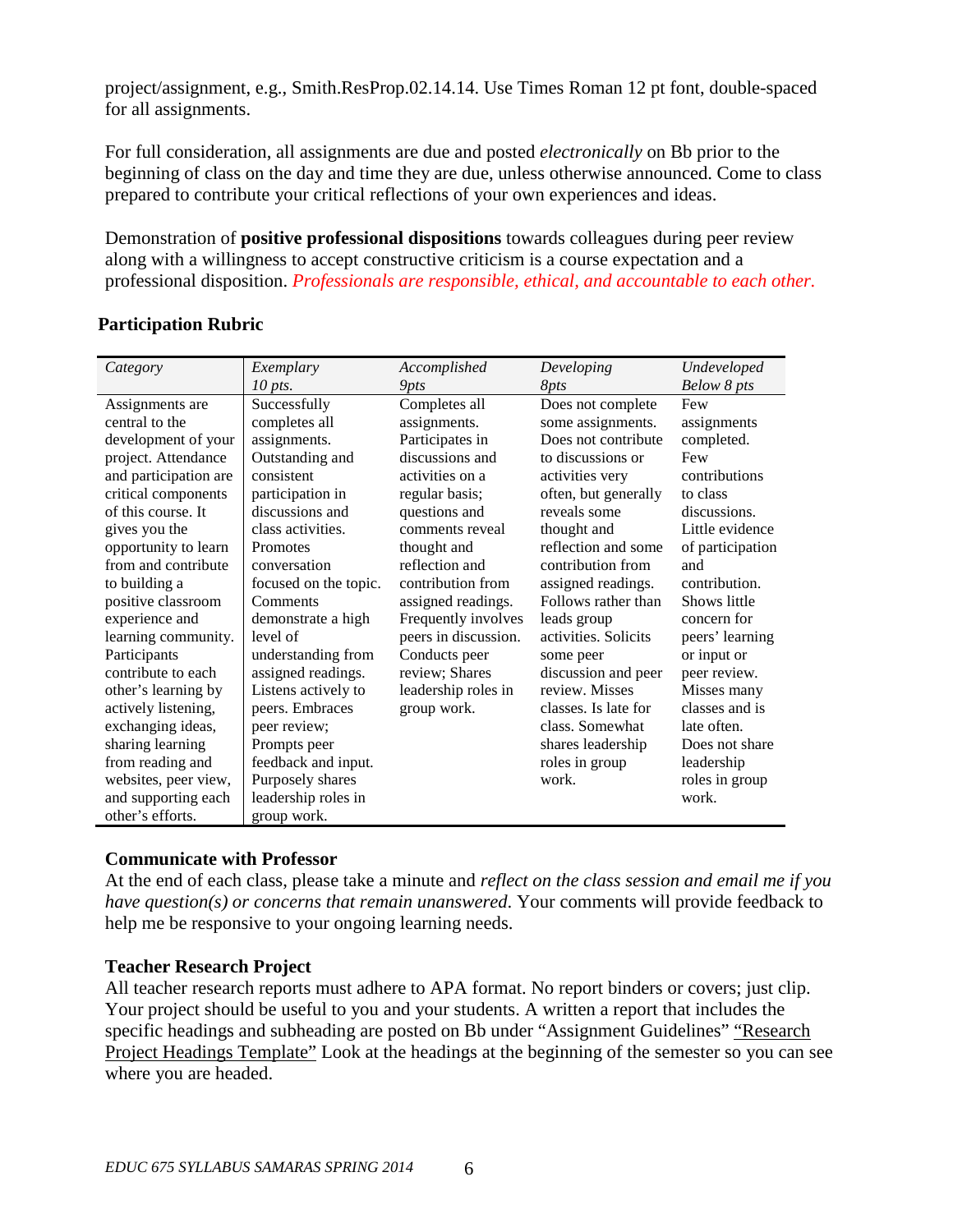### **Recommended Weekly Researcher Log**

It is highly recommended that you keep a researcher log of progress of your teacher research project each week and include it in the appendix of your final report. See Self-Study Research Project Timeline Log in Chapter 2. Table 2.2, pp. 28-29). This is your tentative timeline and tool to self-regulate your progress and the research process.

#### **Performance-Based Assessment (PBA) in Taskstream**

Every student registered for any EDUC course with a required performance-based assessment (will be designated as such in the syllabus) is required to submit this assessment: "Teacher Researcher Project" to TaskStream (regardless of whether a course is an elective, a onetime course or part of an undergraduate minor.) Evaluation of your performance-based assessment will also be provided using TaskStream. Failure to submit the assessment to TaskStream will result in a the course instructor reporting the course grade as Incomplete(IN). Unless this grade is changed upon completion of the required TaskStream submission, the IN will convert to an F nine weeks into the following semester.

### **PBA for EDUC 675, "Research in Secondary Education"** *Teacher Research Project Description and Assessment Rubric (60 points)*

### **Title and Abstract (2 points possible)**

Your title can be as creative as you like—take researcher/artistic license with this. In 125 to 150 words, what was your study about? What was your major finding? Consider the following questions as you draft your title and abstract:

- 1) Have you provided a single, articulate, concise paragraph of no more than 150 words?
- 2) Does you abstract concisely describe your purpose and the context, method, key findings, and significance of your research?

| <b>Grade/Points</b>                             | <b>Rubric Description</b>                                                            |
|-------------------------------------------------|--------------------------------------------------------------------------------------|
| $A$ - to $A$                                    | Provides a concise (125-150 words) summary that reports factually on the purpose     |
| Exemplary                                       | of the study and the methods and procedures to be followed.                          |
| $1.8 - 2$ points                                |                                                                                      |
| $B$ to $B+$                                     | Provides an identifiable summary (125-150 words) that addresses the purpose of the   |
| Proficient                                      | study. Touches on methods and procedures to be followed, but is not sharply          |
| $1.6 - 1.7$ points                              | focused.                                                                             |
| $\mathcal{C}$                                   | Provides only general statements about the study. Information on methods and         |
| Approaching                                     | procedures to be followed is sketchy or missing. Falls short of 125 words or greatly |
| Proficiency                                     | exceeds the 150-word limit.                                                          |
| $1.4 - 1.5$ points                              |                                                                                      |
| F                                               | Student work is so brief, incomplete, or off-topic that any reasonably accurate      |
| Unsatisfactory                                  | assessment is impossible.                                                            |
| Less than $1.4$ points                          |                                                                                      |
| $\Lambda$ cocomont $\Gamma$ oodhaal $\cdot$ V/2 |                                                                                      |

**Assessment/Feedback: X/2**

### **Introduction, Rationale, Area of Focus, and Research Questions (5 points possible)**

Describe the setting, including the community, school, students, and other relevant information. What is the purpose of your study? What problem or issue are you addressing? Describe why the concerns are important to you and what your research might help you learn as a result of its conduct. What is its background and significance? How does it relate to your masters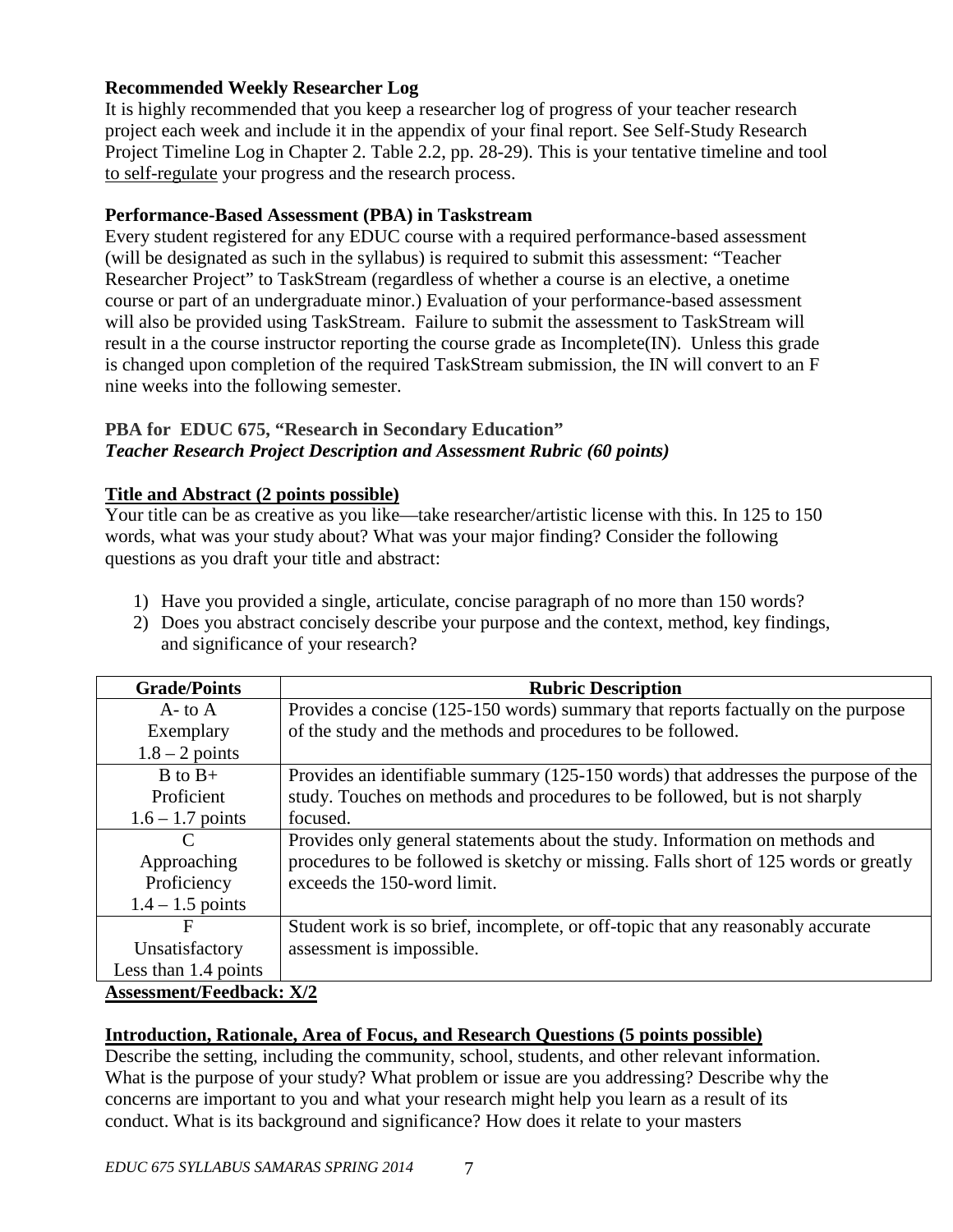curriculum? What is (are) your research question(s)? Do you have a hypothesis? If so, what is it and how did you formulate it? Be sure that your research questions steer you toward a descriptive response. Consider the following questions as you draft your introduction, rationale, area of focus, and research questions:

- 1) Have you explained the outgrowth of your study?
- 2) Have you offered perspectives that shaped this question for you?
- 3) Have you situated the study in terms of explaining the outgrowth of this puzzlement in the context of your work? e.g., your students, classroom, school, district?
- 4) Have you clearly and concisely explained why this research is important? Have you addressed the broader educational and social significance of this research?
- 5) Have you clearly and concisely stated the research problem?
- 6) Have you clearly and concisely stated your main research question and any subquestions?

| <b>Grade/Points</b>             | <b>Rubric Description</b>                                                            |  |
|---------------------------------|--------------------------------------------------------------------------------------|--|
| $A$ - to $A$                    | Establishes a sound context/theoretical framework for the study and a compelling     |  |
| Exemplary                       | rationale for its execution. Clearly and explicitly states the research question and |  |
| $4.5 - 5$ points                | purpose of the study.                                                                |  |
| $B$ to $B+$                     | Provides an adequate context/theoretical framework for the study and a defensible    |  |
| Proficient                      | rationale for its execution, though one or both may be weakly developed. Explicitly  |  |
| $4 - 4.4$ points                | states the research question and purpose of the study.                               |  |
| C                               | Provides minimal information on the context/theoretical framework for the study.     |  |
| Approaching                     | Does not offer a rationale for the study's execution, or does so only superficially. |  |
| Proficiency                     | Explicitly states the research question and purpose of the study.                    |  |
| $3.5 - 3.9$ points              |                                                                                      |  |
| F                               | Student work is so brief, incomplete, or off topic that any reasonably accurate      |  |
| Unsatisfactory                  | assessment is impossible.                                                            |  |
| Less than 3.5 points            |                                                                                      |  |
| <b>Assessment/Feedback: X/5</b> |                                                                                      |  |

# **Literature Review (8 points possible)**

In order to properly address a research question you need to be familiar with previous investigations of your topic. You should conduct a literature review in which you cite and synthesize approximately 8-10 sources and discuss how they informed your design. Teacher research appeals to a broad range of research resources, including reports of teachers' experiences. Transitions should connect one annotated source with the next. At the end of the literature review, include a one-paragraph summary of the major discoveries in your review, connecting these to the focus of your study. References must be from refereed journals, books (generally not textbooks), curriculum resources, and scholarly compilations. NOTE: The literature review should emphasize synthesis and analysis (Bloom, 1956, 1984). Use direct quotes sparingly. Craft your literature review as a story of the study of your topic. Consider the following questions as you draft your literature review:

- 1) Did you conduct an ongoing literature review which informed your research?
- 2) Is the review relevant and connected to your study?
- 3) Is the review adequate, coherent, and analytical?
- 4) Does the review include references from a variety of sources?
- 5) Is the review integrated into a conceptual framework with a mapping of the theories,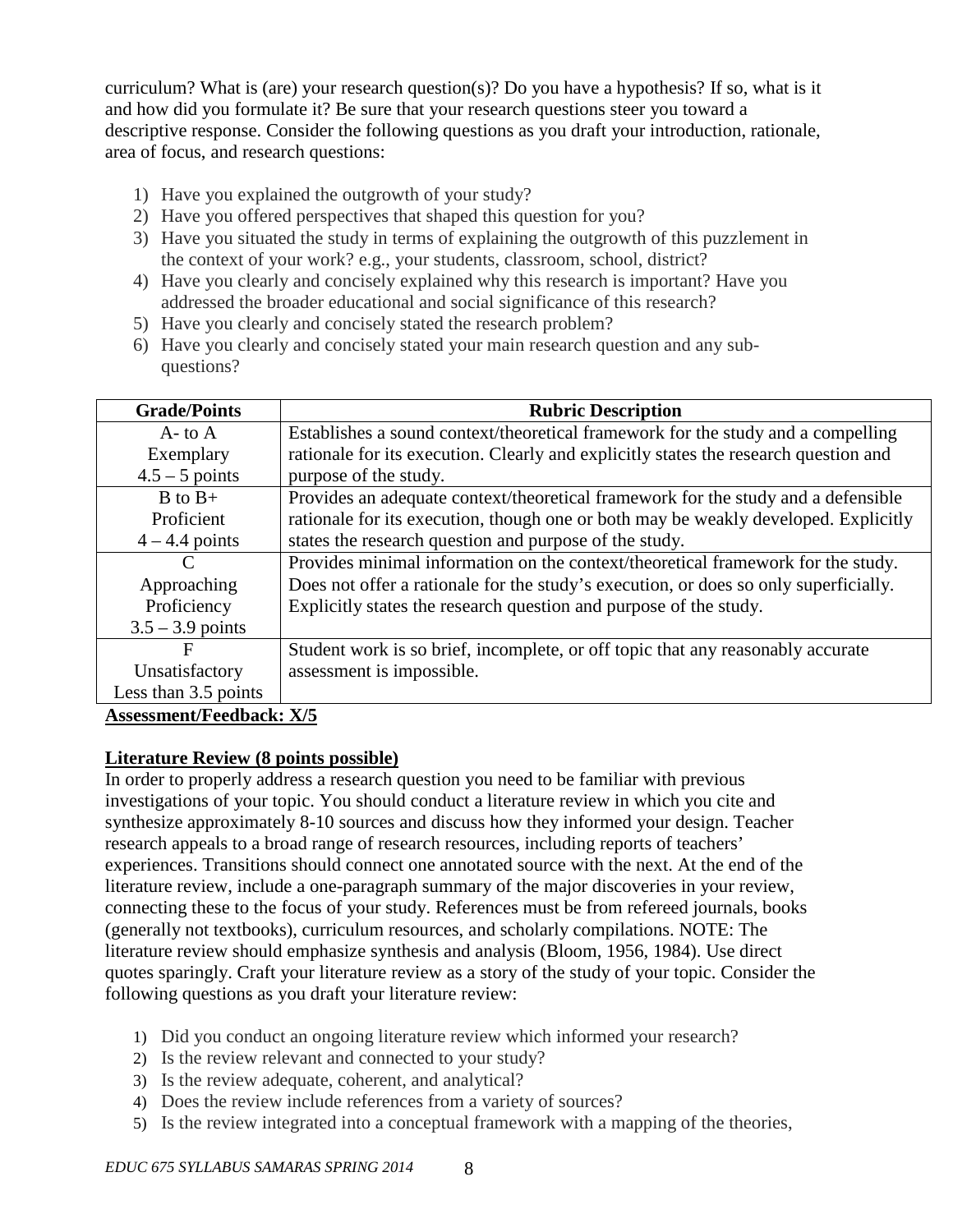literature, and phenomena that help to inform your study?

| <b>Grade/Points</b>             | <b>Rubric Description</b>                                                             |
|---------------------------------|---------------------------------------------------------------------------------------|
| $A$ - to $A$                    | Cites at least 10 peer-reviewed, published reports of empirical research. Highlights  |
| Exemplary                       | gaps in the literature to which the proposed study will respond. Organizes the        |
| $7.2 - 8$ points                | literature by clearly identifiable themes, proceeding from general to more specific   |
|                                 | within each theme. Effectively synthesizes referenced sources, using few, if any,     |
|                                 | direct quotes.                                                                        |
| $B$ to $B+$                     | Cites at least 8 peer-reviewed, published reports of empirical research. Highlights   |
| Proficient                      | gaps in the literature to which the proposed study will respond. Organizes the        |
| $6.4 - 7.1$ points              | literature by identifiable themes, although organization within themes may follow no  |
|                                 | clear or consistent pattern of presentation. Attempts to synthesize referenced        |
|                                 | sources. Uses few direct quotes.                                                      |
| C                               | Cites fewer than 8 peer-reviewed, published reports of empirical research. Does not   |
| Approaching                     | explicitly highlight gaps in the literature to which the proposed study will respond. |
| Proficiency                     | Summarizes cited works sequentially, rather than synthesizes and organizes them       |
| $5.6 - 6.3$ points              | the matically. Relies heavily on direct quotes.                                       |
| $\mathbf F$                     | Student work is so brief, incomplete, or off-topic that any reasonably accurate       |
| Unsatisfactory                  | assessment is impossible.                                                             |
| Less than 5.6 points            |                                                                                       |
| <b>Assessment/Feedback: X/8</b> |                                                                                       |

### **Description of the Method (15 points possible)**

In this section describe how you implemented your research. Include a description of subjects (i.e., students, teachers, administrators), the context of the research, the strategies and materials (put sample material in an appendix), the number and total time of each research session, and a complete description of the methodologies. Repeat your question in this section—remind us often what you are studying. Describe how you selected your subject sample—why did you choose these individuals and who are they, in terms of gender, ethnicity, age, grade level, language/culture, and educational achievement? Describe ALL of your methods, including what influenced the selection of your methodology and design, what measures you took to assure the validity of your study, and how you triangulated your data. Be sure to include a table and timeline of your methods—what you collected and when. Be sure to describe what type of data you collected—for example, did you do a needs assessment (via a test) to address student achievement, and then design and implement a new instructional strategy? Or did you observe a group of students to see how they behaved in a particular context, and then interview them to ascertain their reasons? Did you do a series of in-depth interviews with students or teachers? How do the data relate to your research question? How do they relate to your masters curriculum? Finally, describe how you planned to make sense of—analyze—your data in light of your research question(s). Provide rich descriptions of HOW you reviewed your data, the themes that became apparent in your reviews, and your ultimate findings. Consider the following questions as you draft your literature review:

- 1) Have you described your research context; community, school, and classroom context?
- 2) Have you included demographic information of participants?
- 3) Did you include your reflection of the problem? e.g., behaviors observations, possible causes?
- 4) Have you explained the reasons for your pedagogies based on your noticing of your classroom and the literature reviewed?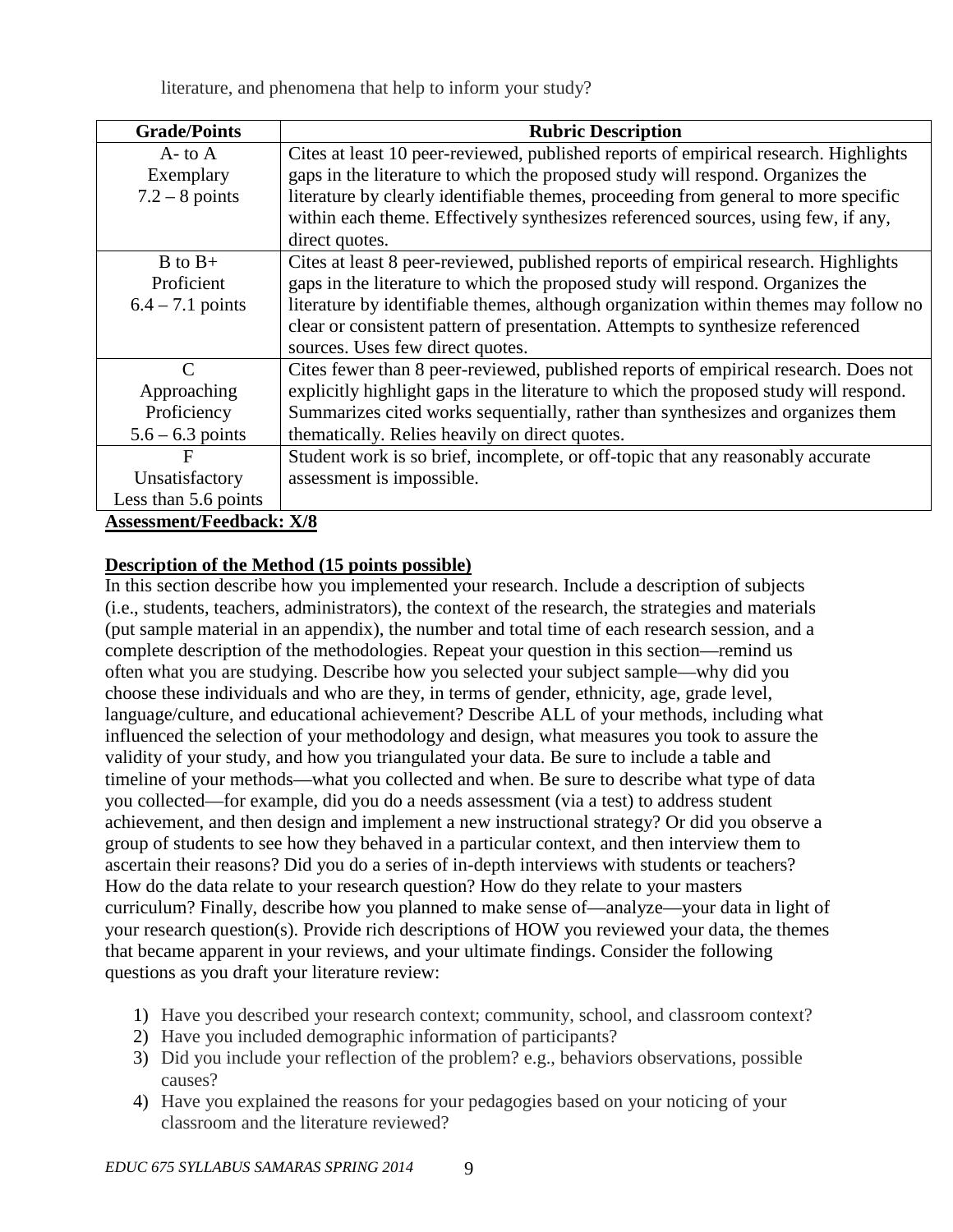- 5) Have you described in detail what data you collected, how you collected it, and when you collected it, including data generated from your pedagogies and strategies?
- 6) Are your data from multiple sources?
- 7) Did you include a description of the pedagogical strategies you enacted?
- 8) Did you explain how you analyzed your data and include a data audit trail?
- 9) Have you included and explained the role of your critical friends in your data interpretations and validation?
- 10) Did you explore using visuals and technologies for analyzing and displaying your findings in a coherent manner?

| <b>Grade/Points</b>              | <b>Rubric Description</b>                                                               |  |
|----------------------------------|-----------------------------------------------------------------------------------------|--|
| $A$ - to $A$                     | Explains, and justifies the appropriateness of the study design, procedures followed,   |  |
| Exemplary                        | sampling methods, data collection and analytical tools (including any statistical       |  |
| $13.5 - 15$ points               | tests), given the stated purpose of the study. Discusses ethical issues raised by study |  |
|                                  | and explains how they were addressed.                                                   |  |
| $B$ to $B+$                      | Explains the study design, procedures followed, sampling methods, and analytical        |  |
| Proficient                       | tools (including any statistical tests), given the stated purpose of the study.         |  |
| $12 - 13.4$ points               | Discusses ethical issues raised by the study and how they were addressed.               |  |
| C                                | Explains study design, procedures followed, sampling methods, and analytical tools      |  |
| Approaching                      | (including any statistical tests), given the stated purpose of the study; explanations, |  |
| Proficiency                      | however, are not fully developed. Mentions ethical issues raised by the study but       |  |
| $10.5 - 11.9$ points             | addresses them only superficially.                                                      |  |
| $\mathbf F$                      | Student work is so brief, incomplete, or off-topic that any reasonably accurate         |  |
| Unsatisfactory                   | assessment is impossible.                                                               |  |
| Less than 10.5 points            |                                                                                         |  |
| <b>Assessment/Feedback: X/15</b> |                                                                                         |  |

### **Results and Findings (15 points possible)**

In this section, indicate what you discovered or found as a result of your data gathering. Focus on results that are related to your research concern and answer your research questions or shed light on your research hypotheses. Introduce your findings before you begin to describe them, and remind us of your research question again. Organize this section in a way that makes sense for your data/findings—by student, by theme, by data source, etc. Use illustrative examples from your data to SHOW us your findings. Use tables to summarize and SHOW us what you've learned. Focus on what's truly interesting in your findings, even if you have limited data to support this. Feel free to use mini case studies to illustrate your findings, through the lens of a few students. Remember that the goal is to share what you learned about your teaching for yourself first; our goal is not NECESSARILY to extract findings that will be generalizable across EVERY teaching setting. Interpret your data in as much detail as possible, describing whether or not—or how—your findings corroborated your expectations. Were there any surprises in your findings? Can you think of any alternative explanations for your findings? Consider the following questions as you draft your results and findings:

- 1) Did you restate your research question and what was found through your research?
- 2) Are the findings thoroughly and adequately presented?
- 3) Is there convincing evidence to support your themes?
- 4) Is there connection and coherence among the separate themes?
- 5) Did you explain your findings to your critical friend to gain his or her perspective on your interpretations?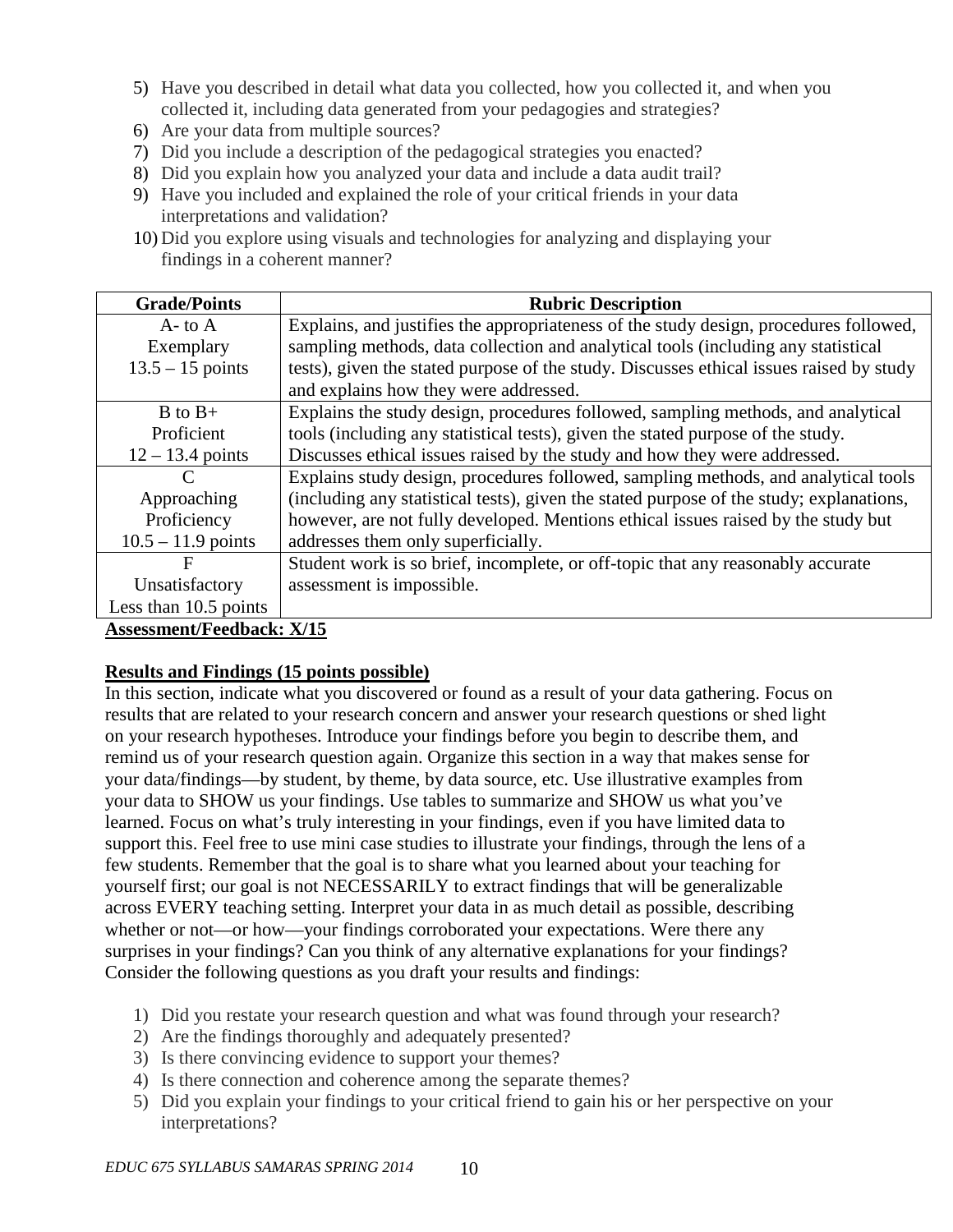| <b>Grade/Points</b>     | <b>Rubric Description</b>                                                             |  |
|-------------------------|---------------------------------------------------------------------------------------|--|
| $A$ - to $A$            | Reports and interprets narrative and numerical data accurately, objectively, and      |  |
| Exemplary               | concisely using analytical tools appropriate to the methodology. Highlights explicit  |  |
| $13.5 - 15$ points      | links between study outcomes, hypotheses (if stated), and the original research       |  |
|                         | question.                                                                             |  |
| $B$ to $B+$             | Reports and interprets narrative and numerical data accurately, objectively, and      |  |
| Proficient              | concisely. For the most part, analytical tools are appropriate to the methodology.    |  |
| $12 - 13.4$ points      | Does not highlight explicit links between study outcomes, hypotheses (if stated), and |  |
|                         | the original research question; however, such links may logically be implied.         |  |
| C                       | Reports and interprets narrative and numerical data with little apparent concern for  |  |
| Approaching             | accuracy and objectively. Analytical tools are inappropriate to the methodology.      |  |
| Proficiency             | Provides, at best, tenuous links between study outcomes, hypotheses (if stated), and  |  |
| $10.5 - 11.9$ points    | the original research question.                                                       |  |
| F                       | Student work is so brief, incomplete, or off-topic that any reasonably accurate       |  |
| Unsatisfactory          | assessment is impossible.                                                             |  |
| Less than $10.5$ points |                                                                                       |  |
|                         |                                                                                       |  |

**Assessment/Feedback: X/15**

### **Discussion, Reflection, Implications, Recommendations, and Action Plan (10 points possible)**

In this section reflect on the findings of your data collection and discuss what they might mean to you as a teacher and teacher researcher. What did you learn from the study? How did it relate to your masters curriculum? How will it influence your teaching—that is, based on the results and themes that emerged from the study, what changes will you make in your teaching? How will you share these findings with others? What are the implications for future research? Speculate on what it would mean if your data pointed in one direction versus another. Again, focus on what's truly interesting in your data/findings, even if you have limited information to support this. Make some bold recommendations for how we might serve students better. Be sure to describe what all of this information—the teacher research process, your data, your findings—mean to you as a professional and a person**.** Describe how you might share the findings of your paper—with your principal, your grade level team, other teachers who are working with these students, use it in a workshop, claim it as an area of expertise on your resume, etc. Be sure to describe potential implications of your study and its findings for other teachers and for education policymakers. Consider the following questions as you draft your discussion, reflection, implications, recommendations, and action plan:

- 1) Have you adequately explained the implications of your study to your students' learning?
- 2) Have you adequately explained the implications of your study to your professional development?
- 3) Have you adequately explained the implications of your study to your teaching and reframing of your practice? Revisit your original research question. Take a retrospective journey and reflect back on the "self" or your role and the conscious (and perhaps at the time unconscious) consequences of your actions in the process of studying your teaching practice.
- 4) Have you adequately explained the implications of your study to the education field?
- 5) Have you adequately explained the relevance of your study to national and state education standards?
- 6) Have you discussed any limitations?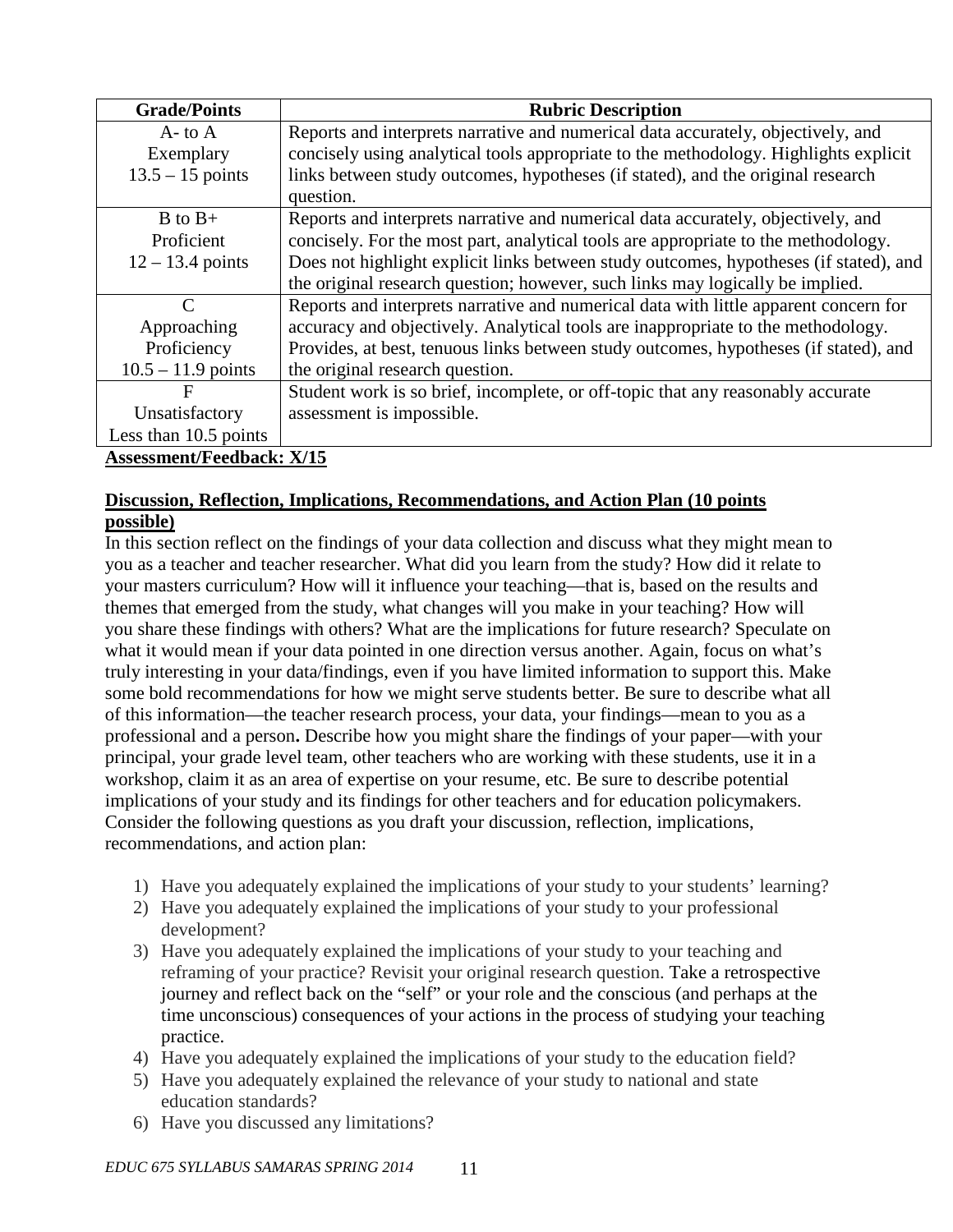7) Have you identified areas for future research possibilities?

| <b>Grade/Points</b>                 | <b>Rubric Description</b>                                                                |
|-------------------------------------|------------------------------------------------------------------------------------------|
| $A$ - to $A$                        | Offers evaluation of the study's strengths and weaknesses. Addresses                     |
|                                     |                                                                                          |
| Exemplary                           | theoretical/practical implications of study findings including how they will be          |
| $9 - 10$ points                     | shared with others. Highlights threats to validity, reporting on how they were           |
|                                     | addressed. Supports assertions/interpretations using sound arguments consistent          |
|                                     | with study findings. Describes recommendations for future research, and how results      |
|                                     | will be applied in the practice.                                                         |
| $B$ to $B+$                         | Addresses theoretical/practical implications of study findings including how they        |
| Proficient                          | will be shared with others. Highlights threats to validity, reporting on how they were   |
| $8.0 - 8.9$ points                  | addressed. Supports assertions/interpretations using sound arguments consistent          |
|                                     | with study findings. Does not describe recommendations for future research, nor          |
|                                     | how results will be applied                                                              |
| $\mathcal{C}$                       | Addresses practical implications of study findings including how they will be shared     |
| Approaching                         | with others. Attempts to discuss threats to validity, but does so superficially and/or   |
| Proficiency                         | fails to offer antidotes. Does not consistently support assertions/interpretations using |
| $7 - 7.9$ points                    | sound arguments consistent with study findings. Does not describe                        |
|                                     | recommendations for future research, nor how results will be applied in practice.        |
| $\mathbf{F}$                        | Student work is so brief, incomplete, or off-topic that any reasonably accurate          |
| Unsatisfactory                      | assessment is impossible.                                                                |
| Less than 7 points                  |                                                                                          |
| $1/\sqrt{12} = 11 = 1 + \sqrt{110}$ |                                                                                          |

**Assessment/Feedback: X/10**

#### **References, Appendices, Writing Styles, Mechanics, and General Notes (5 points possible)**

Include a complete list of references in APA format. Append all appropriate materials, including, if relevant, any questionnaires, inventories, assessments, sample student work, etc. Include at least one example of each tool you use—it's ideal to include one blank version and one version completed by one of your research subjects. In addition, follow these general guidelines:

- The model for your study report is not a masters thesis nor traditional class research paper, but rather an article prepared for submission to a journal that focuses more on practice than theory.
- You may find it helpful to select a journal whose research emphasis and readership match your research topic and follow its manuscript submission criteria. Chapter 8 in the Mills text presents a sample article.
- It is expected that the entire project will be described in a 25-30 page paper; please do not exceed the 30-page limit.
- Write in the past tense as much as it makes sense to do so
- Your paper does not have to be anonymous; you can include names, as this is an internal document and will not be shared anywhere outside of our class
- Be sure to make a personal and professional connection to your topic and project
- Citations are not necessary in the introduction

• Feel free to revise your questions based on data, to make these questions more focused Consider the following questions as you draft your references and appendices and consider the overall writing quality of your paper:

1) Did you follow the APA style for the report for a running head, page numbering, references, citations, and the appendix? Does the report include a title page with project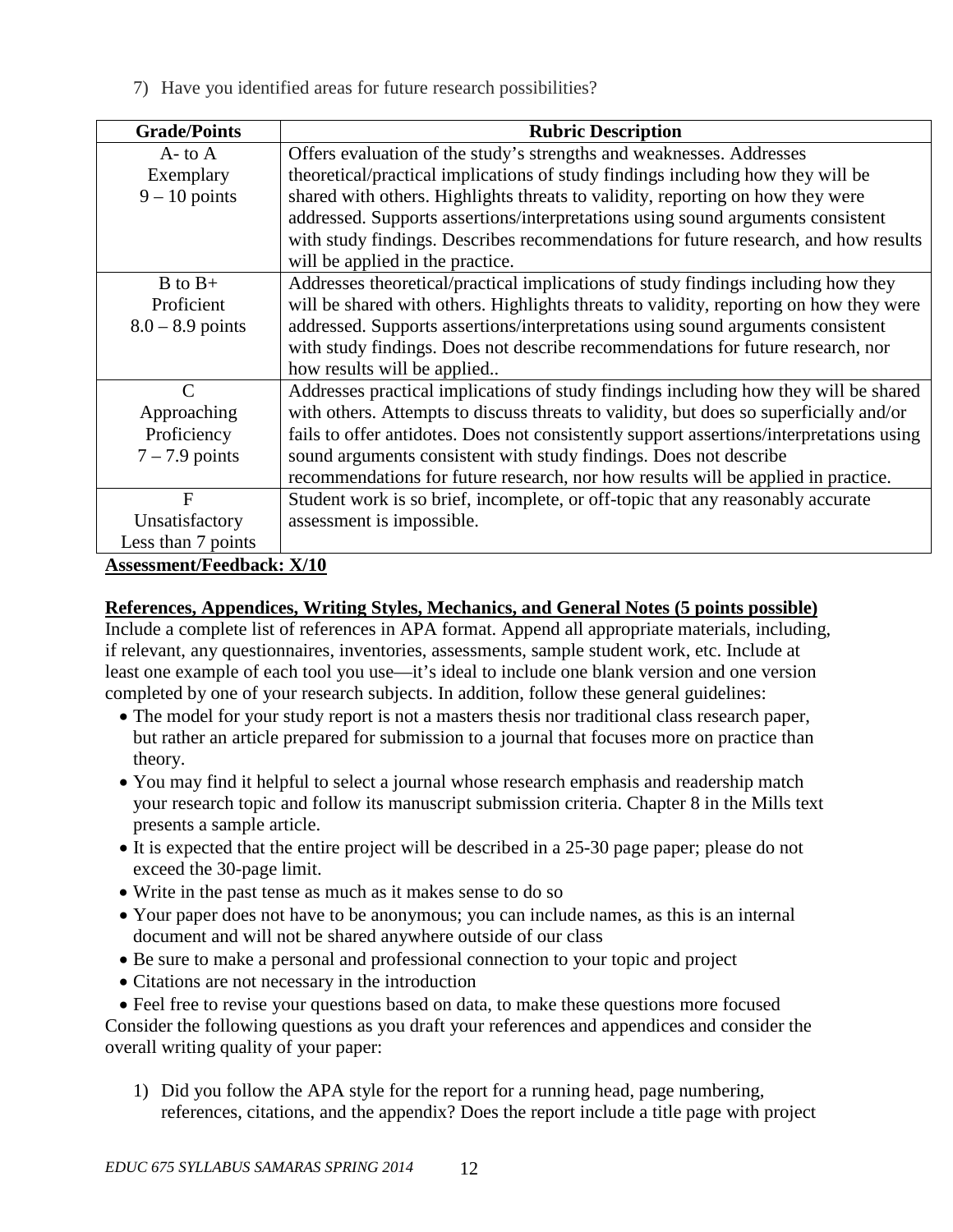title, author's name, and author's professional affiliation?

- 2) Are references current and from different sources?
- 3) Are all references cited in the research report included in the references? Have you provided a complete reference list of all print and nonprint (Internet) references?
- 4) Is the report coherent, concise, and well structured with a clear purpose?
- 5) Is the report grammatically correct with proper usage of language?
- 6) Does the report have your distinctive focus and voice? Have you used professional language (i.e., no jargon)? Have you written in an accessible style and presentation?

| <b>Grade/Points</b> | <b>Rubric Description</b>                                                  |
|---------------------|----------------------------------------------------------------------------|
| $A$ - to $A$ +      | Paper is well written with no notable drafting errors. Voice, verb tense,  |
| Exemplary           | and writing style are consistent throughout. Technical terms are used      |
| $4.5 - 5$ points    | precisely and accurately, reflecting a firm understanding of underlying    |
|                     | concepts. Text is original; opinions and propositions are supported by     |
|                     | strong logic and formal references to published research. Sections are     |
|                     | linked with unifying transitions, giving the report a clear sense of       |
|                     | direction. Paper adheres to formatting specifications provided in course   |
|                     | text and materials. Citations/references page follow APA style.            |
| $B$ to $B+$         | Paper is well written with few notable drafting errors. Voice, verb tense, |
| Proficient          | and writing style are generally consistent with few exceptions that do not |
| $4 - 4.4$ points    | substantially diminish readability. Most technical terms are used          |
|                     | correctly, reflecting adequate understanding of the underlying concepts.   |
|                     | Text is original, but opinions and propositions are not consistently       |
|                     | supported by logic and references to published research. Transitions do    |
|                     | not connect sections seamlessly but do not substantially diminish          |
|                     | readability. Paper does adhere to formatting specifications provided in    |
|                     | course text and materials. Citations/references page do not follow APA     |
|                     | style.                                                                     |
| $\overline{C}$      | Paper falls short of accepted standards for master's level composition.    |
| Approaching         | Drafting errors and error patterns are widespread. Voice, verb tense, and  |
| Proficiency         | writing style vary from section to section. Technical terms are used       |
| $3 - 3.9$ points    | incorrectly and/or imprecisely, reflecting only a rudimentary              |
|                     | understanding of the underlying concepts. Text is formulaic, relying       |
|                     | heavily on paraphrases and "borrowed" materials not formally cited.        |
|                     | Transitions are weak, contributing to an apparent lack of direction. Paper |
|                     | does not adhere to formatting specifications provided in course text and   |
|                     | materials. Citations and references page do not follow APA style.          |
| $\overline{F}$      | Paper is so brief, incomplete, or off-topic that any reasonably accurate   |
| Unsatisfactory      | assessment is impossible.                                                  |
| Less than 3 points  |                                                                            |

**Assessment/Feedback: X/5**

### **Overall Assessment/Feedback: for PBA X/60**

#### **Grading Scale for Research Project**

*Exemplary*: 60 points. Substantially meets the project and report requirements. All criteria are addressed fully.

*Accomplished:* 56-59 points. Meets the project and report requirements. Criteria adequately addressed.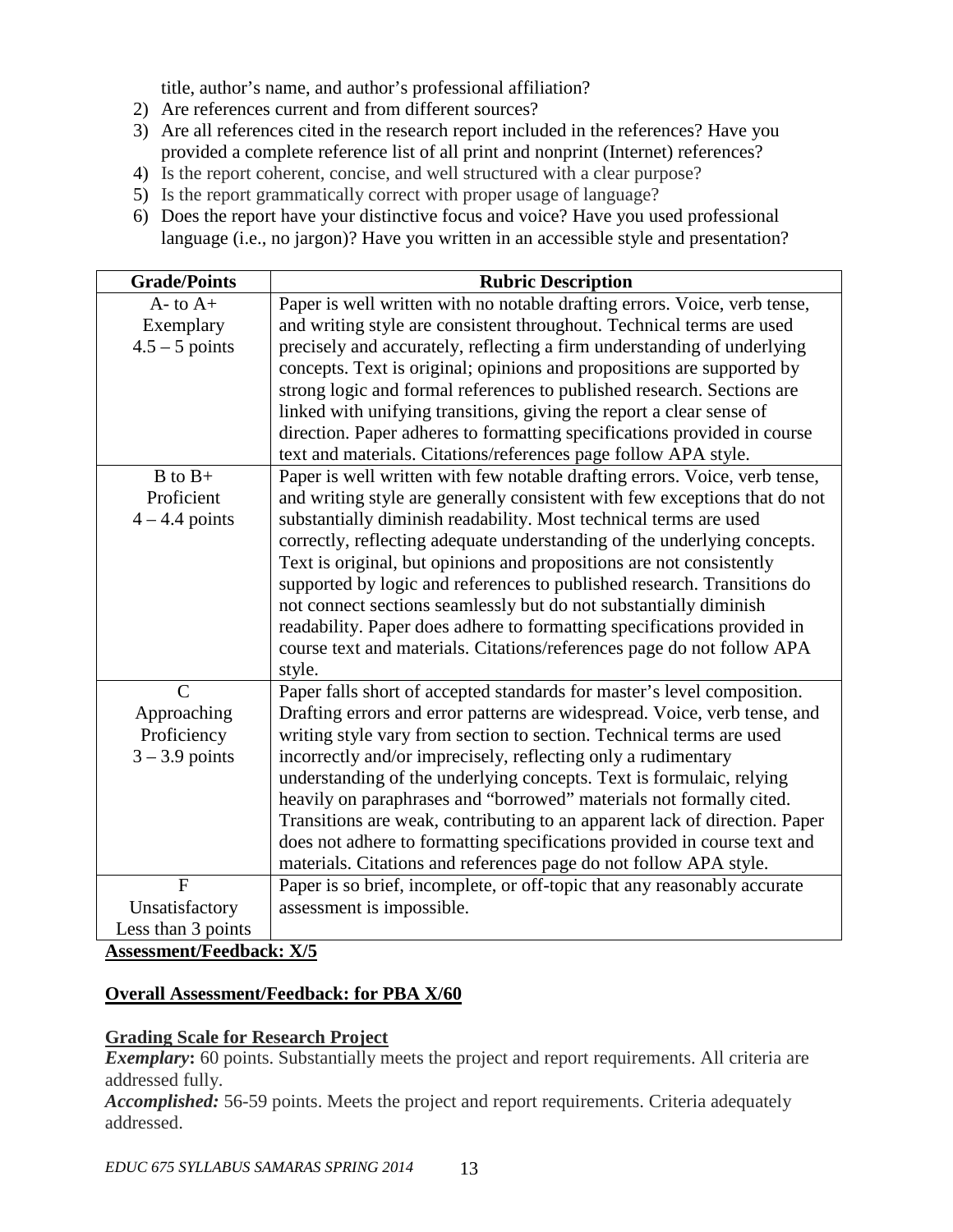**Developing:** 55-53 points. Meets some, but not all, of the project and report requirements. Weaknesses in addressing some of the criteria. Consider revision. *Undeveloped*: 53 points and below. Does not meet the project and report requirements. Weaknesses in addressing the majority of the criteria. Needs significant revision.

#### **M.Ed. Program Exit Requirement:**

#### *Clinical Experiences to Impact on Teacher Research Presentation*

Working in small symposium-style, theme-based groups *the primary goal of this M.Ed. Program Exit Requirement is for you to engage in an activity that demonstrates and makes explicit your understandings of the impact of your clinical experiences to your teacher research project.* You are required to document three individual reflections related to the impact of your clinical experiences to your teacher research project and then discuss, synthesize, and present your understandings collectively in symposium-style groups with peers who have studied and enacted related teacher research topics (organized by a theme).

#### **Steps:**

*First*, you are required to document your perspectives of the connections and impact of your clinical experiences to your research project in a series of 3 individually written and posted researcher memos over the course of the semester. Respond to your groups' memos.

*Second,* you are required to collectively design, post, and present a synthesis of your group's understandings of the impact of clinical experiences related to your group's research themebased topic. Using contemporary media-based methods, you are required to present your understandings in class and potentially to members of the teacher professional community, thus contributing to the knowledge base of clinical experience connections related to your research theme/topic. The goal of this assignment is for your group to design and enact a presentation that moves the public understanding of your groups' collective knowledge of the connections you made explicit about the impact of clinical practices to your teacher research project and with a discussion of the implications of those understandings to your new role as a professional teacher.

Last, in addition to posting your presentation on a whole class Blackboard Discussion thread and presenting it in class, you are encouraged to display your presentation in an alternative setting and through creative means to further demonstrate the significance of what you learned from clinical experiences to teacher research in our Secondary Education Program to the broader educational community.

*Note: The Clinical Experiences to Impact on Teacher Research Presentation is an ungraded requirement for our course and is your M.Ed. Program Exit Requirement. Your grade for EDUC 675 will be posted only upon successful completion of successfully meeting this M.Ed. Program Exit Requirement.*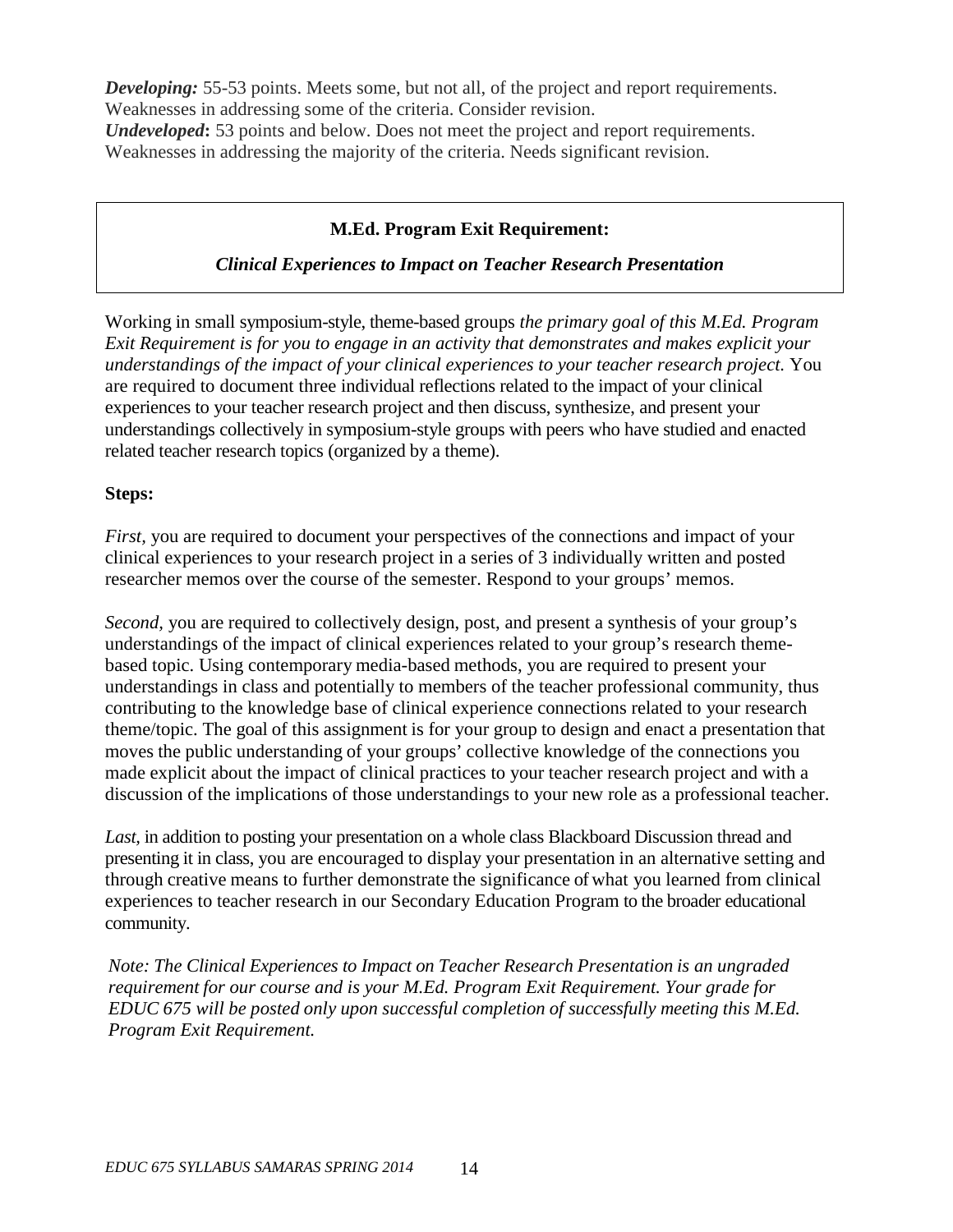| Grade | <b>Standards</b> | <b>Grading</b> | <b>Grade Points</b> | <b>Graduate Courses</b> |
|-------|------------------|----------------|---------------------|-------------------------|
| A     | Meets Standard   | $93 - 100$     | 4.00                | Satisfactory /          |
|       |                  |                |                     | Passing                 |
| $A-$  | Meets Standard   | $90 - 92.9$    | 3.67                | Satisfactory /          |
|       |                  |                |                     | Passing                 |
| $B+$  | Approaches       | $88 - 89.9$    | 3.33                | Satisfactory /          |
|       | Standard         |                |                     | Passing                 |
| B     | Approaches       | $83 - 87.9$    | 3.00                | Satisfactory /          |
|       | Standard         |                |                     | Passing                 |
| $B-$  | Approaches       | $80 - 82.9$    | 2.67                | Satisfactory* /         |
|       | Standard         |                |                     | Passing                 |

#### **Grading Scale for Course** *Please note that B- is not a passing grade*

#### **READING RESOURCES**

#### *Teacher Research*

- Falk, B., & Blumenreich, M. (2005). *The power of questions: A guide to teacher and student research.* Portsmouth, NH: Heinemann.
- Goodnough, K. (2001). Teacher development through action research. *Action in teacher education,23* (1), 37-46. Access through GMU, Library, e-journal.
- Greely, K. (2000). *Why fly that way?: Living community and academic achievement.* NY: Teachers College.
- Hubbard, R. S., & Power, B. (1999). *Living the questions: A guide for teacher-researchers.*  Portland, ME: Stenhouse.
- Kagan, D. M. (1993). *Laura and Jim and what they taught me about the gap between educational theory and practice.* NY. State University of New York Press.
- Leedy, P. D., and Ormrod, J. E. (2001). *Practical research: Planning and design.* Upper Saddle River, NJ: Merrill.
- MacLean, M.S. & Mohr, M. (1999). *Teacher-researchers at work*. National Writing Project, Berkeley, CA.
- Samaras, A. P., & Freese, A. R. (2006). *Self-study of teaching practices primer.* New York, NY: Peter Lang.
- Samaras, A. P., Freese, A. R., Kosnik, C., & Beck, C. (Eds.) (2008). *Learning communities in practice.* The Netherlands: Springer Press.
- Samaras, A. P., Freese, A. R., Kosnik, C., & Beck, C. (Eds.) (2008). *Learning communities in practice.*  The Netherlands: Springer Press.
- Seidman, I. (1998). *Interviewing as qualitative research: A guide for researchers in education and the social sciences.* New York: Teachers College Press.
- Zenkov, K. & Harmon, J. (2009). Picturing a writing process: Using photovoice to learn how to teach writing to urban youth. *Journal of Adolescent and Adult Literacy, 52*(7), 575-584*.*

#### *Analysis*

- Bogdan, R. C., & Biklen, S. K. (2007). *Qualitative research for education: An introduction to theory and methods*. Boston, MA: Allyn & Bacon.
- Czaja, R., & Blair, J. (1996). *Designing surveys: A guide to decisions and procedures.* Thousand Oaks, CA: Pine Forge Press.
- Miles, M. B., & Huberman, A. M. (1994). *Qualitative data analysis*. Thousand Oaks, CA: Sage.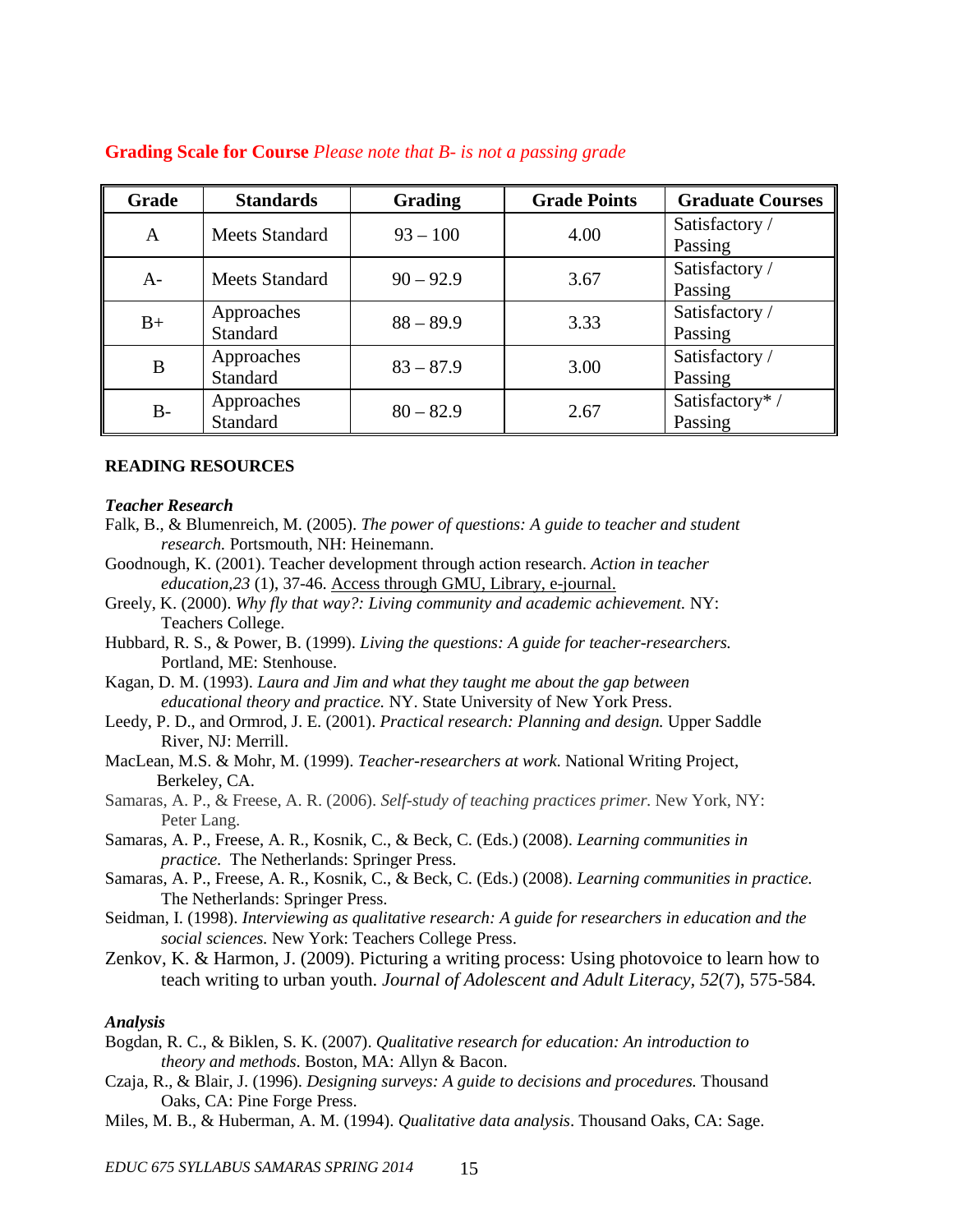Patton, M. Q. (1990). *Qualitative evaluation and research methods (Second Edition).* CA: Sage.

- Rovessi, C., & Carroll, D. J. (2002). *Statistics made simple for school leaders.* Lanham, MD: Scarecrow Press.
- Salkind, N. (2000). *Statistics for people who think they hate statistics.* Thousand Oaks, CA: Sage.
- Saldaña, J. (2009). *The coding manual for qualitative researchers.* Thousand Oaks, CA: Sage.

#### *Research and Writing*

- Booth, W. C., Colomb, G. G., & Williams, J. M. (1995). *The craft of research*. Chicago, IL: The University of Chicago.
- Dahl, K. K. (1992). *Teacher as writer: Entering the professional conversation.* Urbana, IL: NCTE.

*Writing a Research in Action Paper* [Writinghttp://www.gmu.edu/departments/english/composition/wits/research/index.html](http://www.gmu.edu/departments/english/composition/wits/research/index.html)

*Help with Research* <http://library.gmu.edu/mudge/Dox/basics.html>

*Data Collecting Tools:* Go to Google docs, then spreadsheets to create survey. Also Survey Monkey<http://www.surveymonkey.com/home.asp>

#### *National Reports and Test Reporting Centers*

- [The Nation's Report Card/](http://nces.ed.gov/nationsreportcard/)National Assessment of Educational Progress <http://nces.ed.gov/nationsreportcard/>
- National Center for Educational Statistics http://nces.ed.gov/help/sitemap.asp
- TIMSS and PIRLS [The International Math and Science Study](http://www.timss.org/) and International Literacy Study <http://www.timss.org/>
- Best Evidence/School Reform Reports/School Models. Johns Hopkins University http://www.bestevidence.org/index.htm

**See<http://www.sagepub.com/samaras/selfstudy.htm> for additional resources.**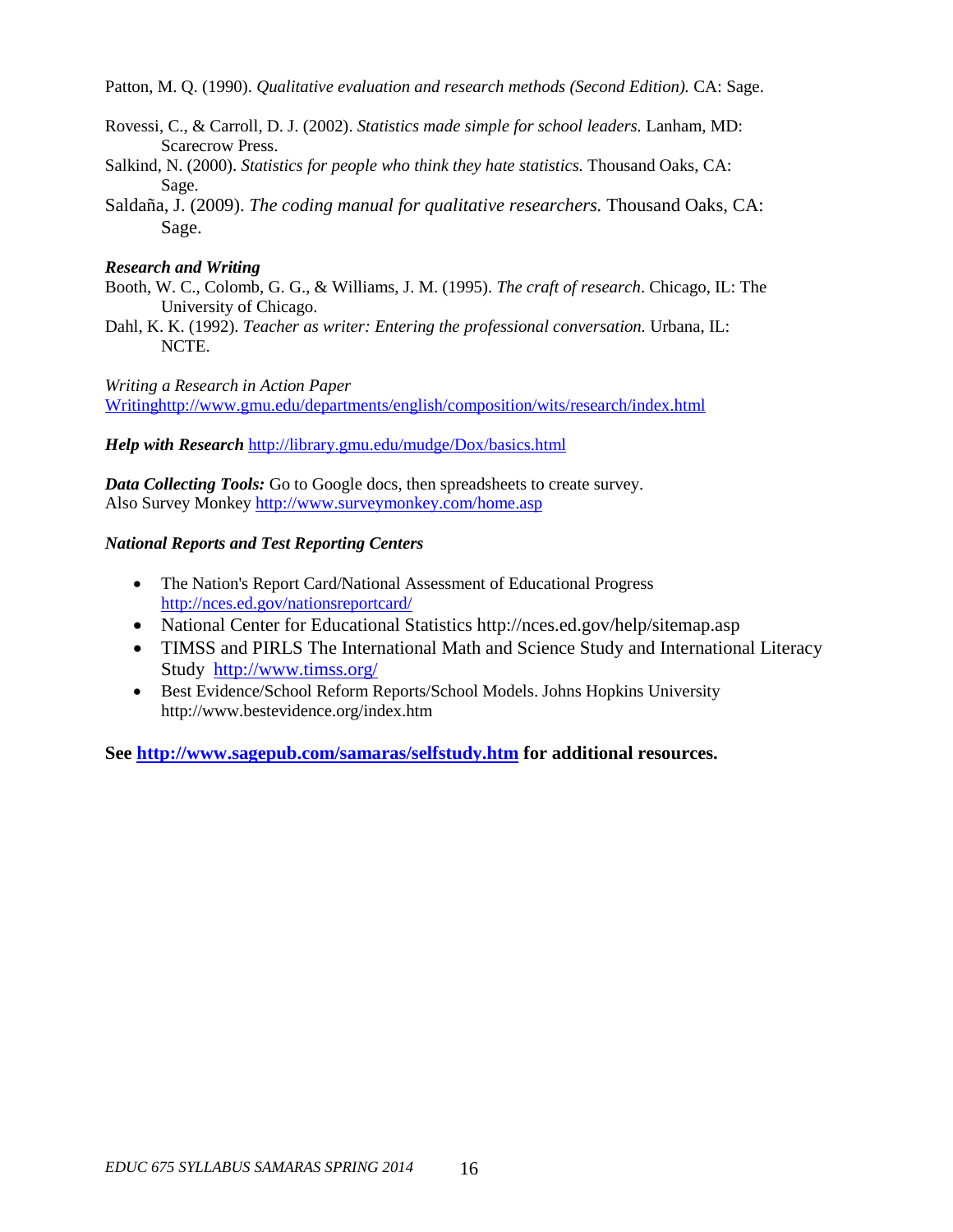# **PROPOSED CLASS SCHEDULE**

| <b>Date</b>           | <b>Topic/Learning Experiences</b>         | <b>Readings and Assignments Due</b><br><b>POST</b> = on Class Discussion Thread <b>before class</b> .                                                                                                                                   |  |
|-----------------------|-------------------------------------------|-----------------------------------------------------------------------------------------------------------------------------------------------------------------------------------------------------------------------------------------|--|
| 1<br>1/27             | <b>INTRODUCTION TO COURSE</b>             | During the first week, read Preface, Chapters 1 and 2                                                                                                                                                                                   |  |
|                       | FINDING YOUR RESEARCH<br><b>QUESTION</b>  | Start noticing your classroom and brainstorm possible<br>research topics.                                                                                                                                                               |  |
|                       |                                           | <b>POST Researcher Memo 1:</b> Write about the <i>explicit</i><br>connections and impact you can make from your former<br>and current clinical experiences to your teacher research<br>project. Read and respond to your group's memos. |  |
|                       |                                           | Upload a picture of yourself in the Bb discussion thread.                                                                                                                                                                               |  |
| $\overline{2}$<br>2/3 | <b>RESEARCH RATIONALE</b>                 | Overview Self-Study Resource Center at<br>http://www.sagepub.com/samaras/                                                                                                                                                               |  |
|                       | <b>RESEARCH DESIGN</b>                    | Read Chapters 4 & 6                                                                                                                                                                                                                     |  |
|                       | <b>SELF-STUDY METHODS</b>                 | Bring and post a picture of your Research Artifact<br>and research topic. Use CFI 5.3 pp. 104-106                                                                                                                                       |  |
| 3                     | <b>RESEARCH ETHICS</b>                    | Read Chapters 5 & 7                                                                                                                                                                                                                     |  |
| 2/10                  | <b>LITERATURE REVIEW</b>                  | <b>POST Research Question and Rationale</b>                                                                                                                                                                                             |  |
| 4                     | <b>ONLINE WORK</b>                        | Read Chapters 8 & 9                                                                                                                                                                                                                     |  |
| 2/17                  |                                           | <b>Start Digging through Literature: Use electronic</b><br>databases to build lit review                                                                                                                                                |  |
|                       |                                           | <b>POST Researcher Memo 2:</b> Write about the <i>implicit</i><br>connections and impact you can make from former and<br>current clinical experiences to your teacher research<br>project. Read and respond to your group's memos.      |  |
| 5<br>2/24             | <b>DATA COLLECTION</b><br><b>WORKSHOP</b> | Read 2 Student Research Exemplars in your discipline<br>and with a focus on Research Design and be prepared to<br>share in class                                                                                                        |  |
|                       |                                           | <b>POST and Peer Review Research Proposal with</b><br><b>Design Chart</b><br>Use CFI 6.3, pp. 123-126                                                                                                                                   |  |